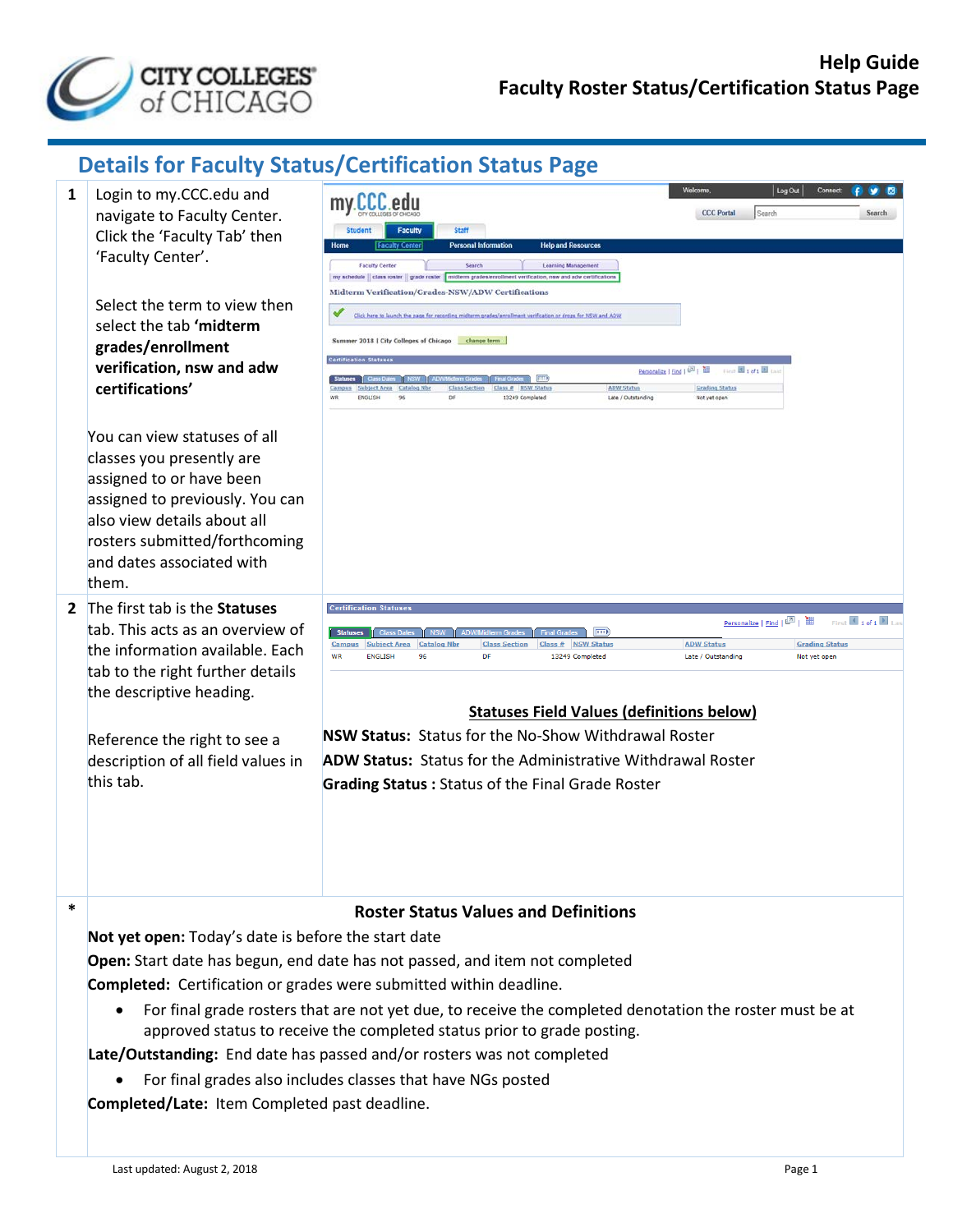

| 3. The Class Dates tab will display<br>detailed information about<br>each class.                                                                              | Personalize   Find   (21   11)<br>$\left\  \cdot \right\ $<br>Class # Start Date End Date Session Begin Date Session End Date Qualified Refund Date Midterm Date<br><b>Last Day to Withdr</b><br><b>Class Section</b><br>13249 05/15/2018 07/26/2018 06/06/2018<br>07/28/2018<br>05/18/2018<br>06/20/2018<br>08/04/2018<br><b>ENGLISE</b><br>DF                                                                                                                                                                                                                                                                                                                                                                                                        |  |  |  |  |  |
|---------------------------------------------------------------------------------------------------------------------------------------------------------------|--------------------------------------------------------------------------------------------------------------------------------------------------------------------------------------------------------------------------------------------------------------------------------------------------------------------------------------------------------------------------------------------------------------------------------------------------------------------------------------------------------------------------------------------------------------------------------------------------------------------------------------------------------------------------------------------------------------------------------------------------------|--|--|--|--|--|
| Reference the right to see a<br>description of all field values in<br>this tab.                                                                               | <b>Class Date Tab</b><br><b>Start Date: Scheduled class start date</b><br><b>End Date: Scheduled class end date</b><br>Session Begin Date: Indicates when CRED session begins<br>Session End Date: Indicates when CRED session ends<br>Qualified Refund Date: Last day a student can withdrawal from a class and not be<br>penalized on their transcript or financially<br>Midterm Date: Middle of class session<br>Last Day to Withdrawal: Last day a student can withdrawal from a class.                                                                                                                                                                                                                                                            |  |  |  |  |  |
| 4. The NSW tab details all the<br>dates related to No Show<br>Withdrawal concerning the<br>class in that row.                                                 | Personalize   Find   (21)   200<br>$1$ of 1<br>First<br><b>NSW</b><br><b>NSW Completion Date</b><br><b>NSW Status</b><br><b>Catalog Nbr</b><br><b>NSW End Date</b><br><b>Has Drops?</b><br><b>Subject Area</b><br><b>Class Section</b><br>Class#<br><b>NSW Start Date</b><br>05/23/2018<br><b>ENGLISH</b><br>13249 05/15/2018<br>05/24/2018<br>Completed<br><b>NSW Tab</b><br>NSW Start Date: The date the NSW Roster is made available<br>NSW End Date: The date the NSW Roster is no longer available<br>Has Drops?: Indicates if there were any students drops due to NSW<br>NSW Status: The status of the NSW Roster (status definitions above)<br>NSW Completion Date: The date the NSW was completed if applicable                               |  |  |  |  |  |
| 5. The ADW/Midterm Grades tab<br>details all the dates related to<br>Administrative Withdrawals<br>and Midterm Grades<br>concerning the class in that<br>row. | First $\overline{\mathbb{1}}$ 1 of 1<br>Class Dates   NSW  <br><b>ADW/Midterm Grades</b><br>ADW/MT<br><b>ADW Completed Date</b><br>Campus<br>Subject Area Catalog Nbr<br><b>Class Section</b><br>Class#<br><b>ADW/MT End Midterm Grades Required</b><br><b>ADW Status</b><br><b>WR</b><br><b>ENGLISH</b><br>13249 06/16/2018<br>06/23/2018<br>Late / Outstanding<br>Ves<br><b>ADW/Midterm Grade Tab</b><br>ADW/MT End: Last Date ADW/Midterm Roster was available<br>Midterm Grades Required: This will display whether or not action needs to be<br>taken regarding this Midterm Roster<br>ADW Status: The status of the ADW Roster (status definitions above)<br>ADW Completed Date: Displays the date the ADW Roster was completed if<br>applicable |  |  |  |  |  |